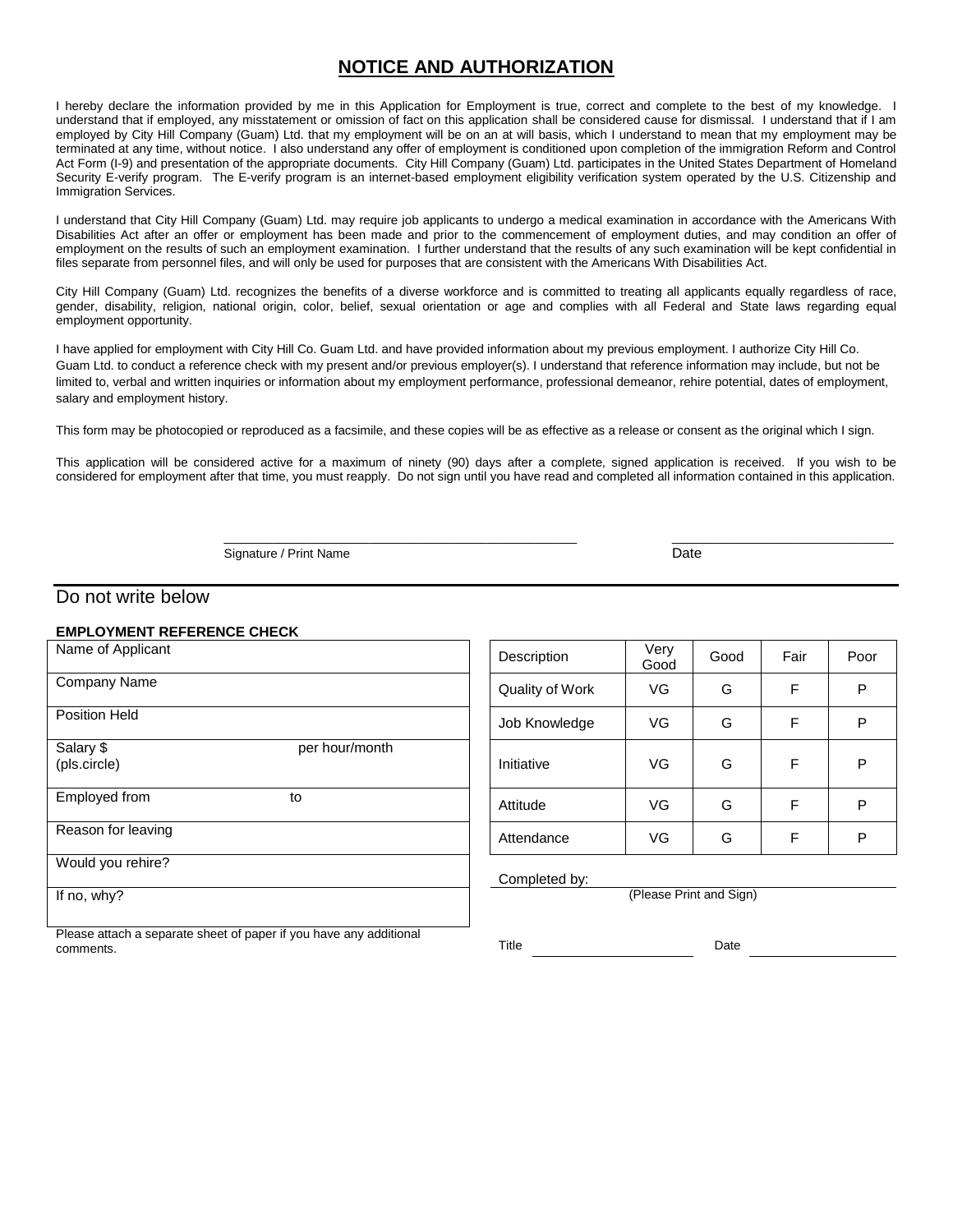

**d.b.a. Guam Plaza Resort & Spa, JP Superstore, Food and Beverage Outlets and Tarza Waterpark**

# **Application for Employment**

| Date |  |  |  |
|------|--|--|--|
|      |  |  |  |
|      |  |  |  |
|      |  |  |  |
|      |  |  |  |
|      |  |  |  |

## **Our Mission**

*We are a company that aims to strengthen our place in the market by adding value through our facilities and our customer service. We are in a class of our own.*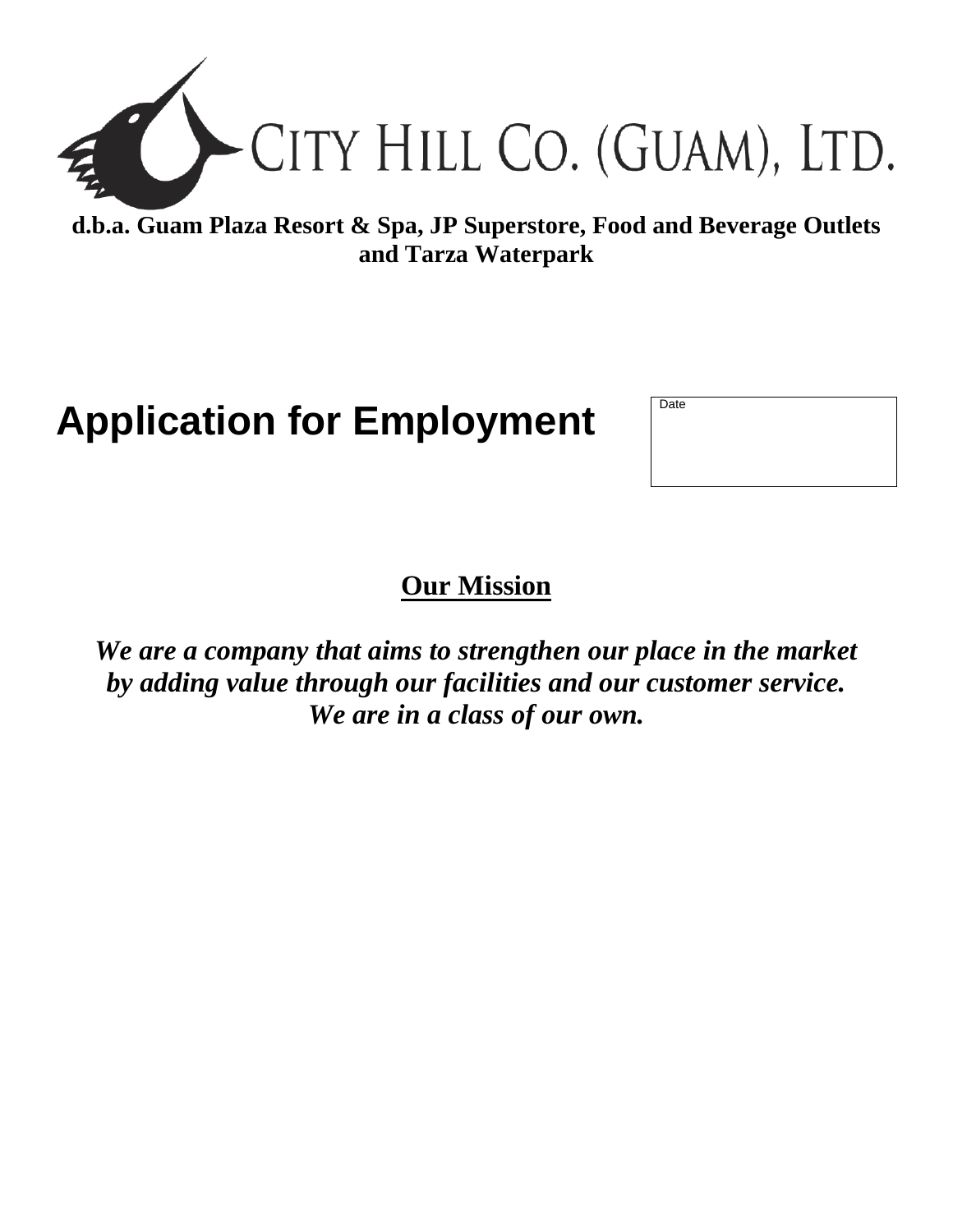**I will include only information requested on this application. I understand that any information I provide voluntarily are not reasons for my application to be denied or considered for employment.**

| <b>PERSONAL</b>                                      |                                                                                                                                                     |                     |                |  |  |
|------------------------------------------------------|-----------------------------------------------------------------------------------------------------------------------------------------------------|---------------------|----------------|--|--|
| Last Name                                            | First Name & Middle Initial                                                                                                                         | Social Security No. |                |  |  |
|                                                      |                                                                                                                                                     |                     |                |  |  |
|                                                      |                                                                                                                                                     |                     |                |  |  |
| Present Address (Street & No.)                       |                                                                                                                                                     |                     | Telephone No.  |  |  |
|                                                      |                                                                                                                                                     |                     | Home           |  |  |
|                                                      |                                                                                                                                                     |                     | Other          |  |  |
|                                                      |                                                                                                                                                     |                     |                |  |  |
| <b>Mailing Address</b>                               |                                                                                                                                                     |                     | E-mail address |  |  |
|                                                      |                                                                                                                                                     |                     |                |  |  |
|                                                      |                                                                                                                                                     |                     |                |  |  |
| Are you legally eligible to be employed in the U.S.? |                                                                                                                                                     |                     |                |  |  |
|                                                      |                                                                                                                                                     |                     |                |  |  |
|                                                      | In the event that an offer of employment is made to you, you will be required to submit proof of employment eligibility in accordance with the law. |                     |                |  |  |
|                                                      |                                                                                                                                                     |                     |                |  |  |
|                                                      |                                                                                                                                                     |                     |                |  |  |

| <b>EMPLOYMENT DESIRED</b>                                                             |                                                                         |  |                                                                        |  |  |  |
|---------------------------------------------------------------------------------------|-------------------------------------------------------------------------|--|------------------------------------------------------------------------|--|--|--|
| Position desired                                                                      | Shift(s) Available<br>Day shift<br>Swing shift<br>Holidays<br>Specify ( |  | ) Graveyard<br>) Weekends                                              |  |  |  |
| Salary desired                                                                        | Date you can start                                                      |  | Have you been interviewed before?<br>Yes ( ) No ( ) When?<br>Position: |  |  |  |
| Are you currently employed? Yes (<br>No (<br>Name & Tel. No. of your present employer |                                                                         |  | May we contact your current employer?<br>Yes $($ $)$<br>No (           |  |  |  |
|                                                                                       | TEL                                                                     |  |                                                                        |  |  |  |

|             | <b>EDUCATION</b>            |                    |                           |                     |                  |  |  |  |  |
|-------------|-----------------------------|--------------------|---------------------------|---------------------|------------------|--|--|--|--|
| School      | Name and Location of School | Course of<br>Study | No. Of Years<br>Completed | Did you<br>graduate | Average<br>Grade |  |  |  |  |
| College     |                             |                    |                           |                     |                  |  |  |  |  |
| High School |                             |                    |                           |                     |                  |  |  |  |  |
| Other       |                             |                    |                           |                     |                  |  |  |  |  |

| <b>SKILLS &amp; SPECIAL TRAINING</b> |  |  |  |  |
|--------------------------------------|--|--|--|--|
|                                      |  |  |  |  |
|                                      |  |  |  |  |
|                                      |  |  |  |  |
|                                      |  |  |  |  |
|                                      |  |  |  |  |